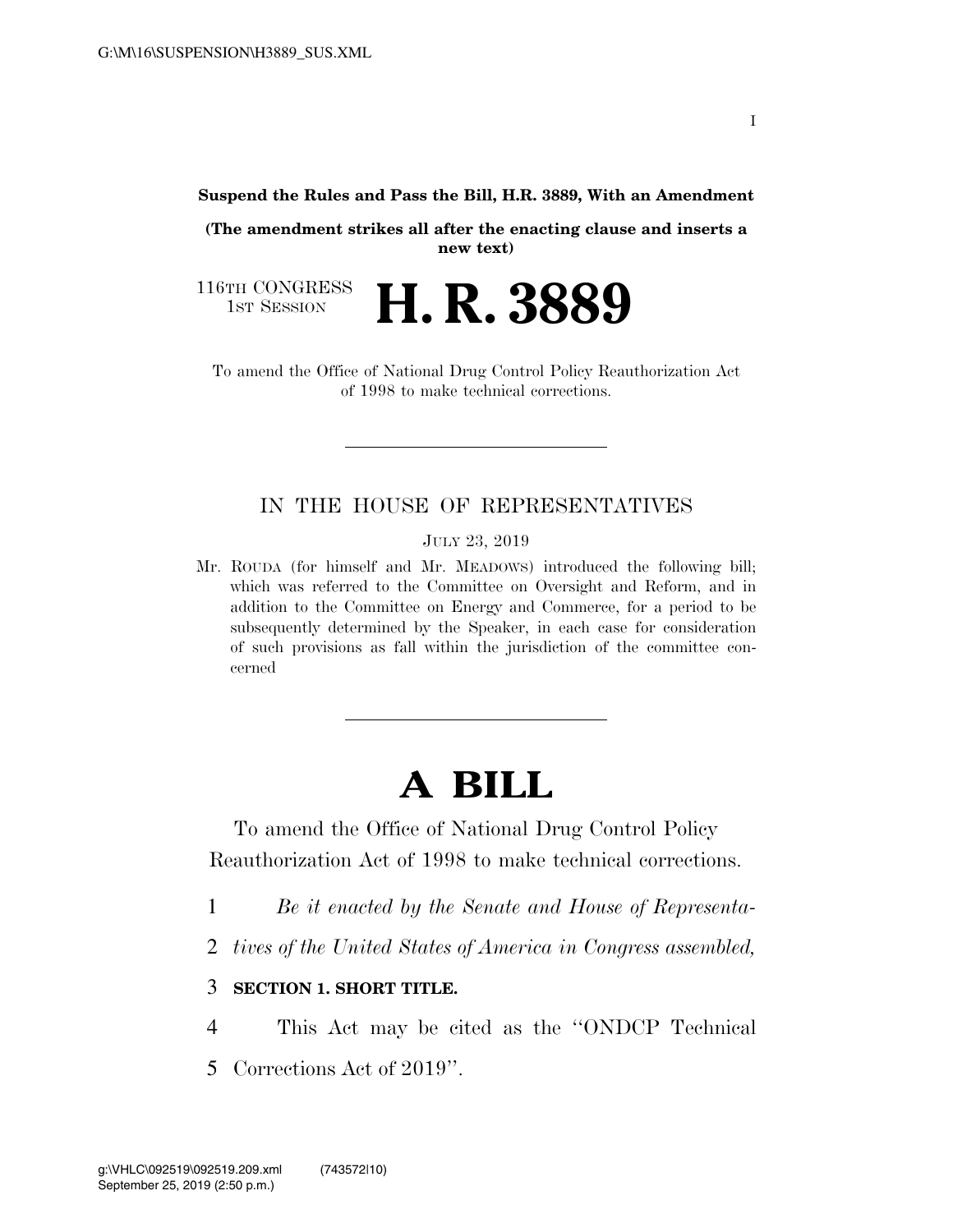## 1 **SEC. 2. TECHNICAL CORRECTIONS.**

 (a) OFFICE OF NATIONAL DRUG CONTROL POLICY REAUTHORIZATION ACT OF 1998 TECHNICAL CORREC- TIONS.—The Office of National Drug Control Policy Re- authorization Act of 1998 (21 U.S.C. 1701 et seq.) is amended—

7 (1) by striking ''National Drug Control Pro-8 gram Agency'' and inserting ''National Drug Control 9 Program agency'' each place it appears;

10 (2) by striking ''National Drug Control Pro-11 gram Agencies'' and inserting ''National Drug Con-12 trol Program agencies'' each place it appears;

13 (3) in section 702(15), by striking "tribal" each 14 place it appears and inserting ''Tribal'';

15 (4) in section 703—

16 (A) in subsection  $(a)$ —

17 (i) in paragraph (4), by striking "pro-18 gram,'' and inserting ''programs,''; and 19 (ii) in paragraph (6), by striking

20 ''High-Intensity'' and inserting ''High In-21 tensity''; and

22 (B) in subsection (d), by striking "chap-23 ter'' each place it appears and inserting "title";

24 (5) in section 704—

25 (A) in subsection  $(a)(1)$ —

26 (i) in subparagraph  $(C)$ —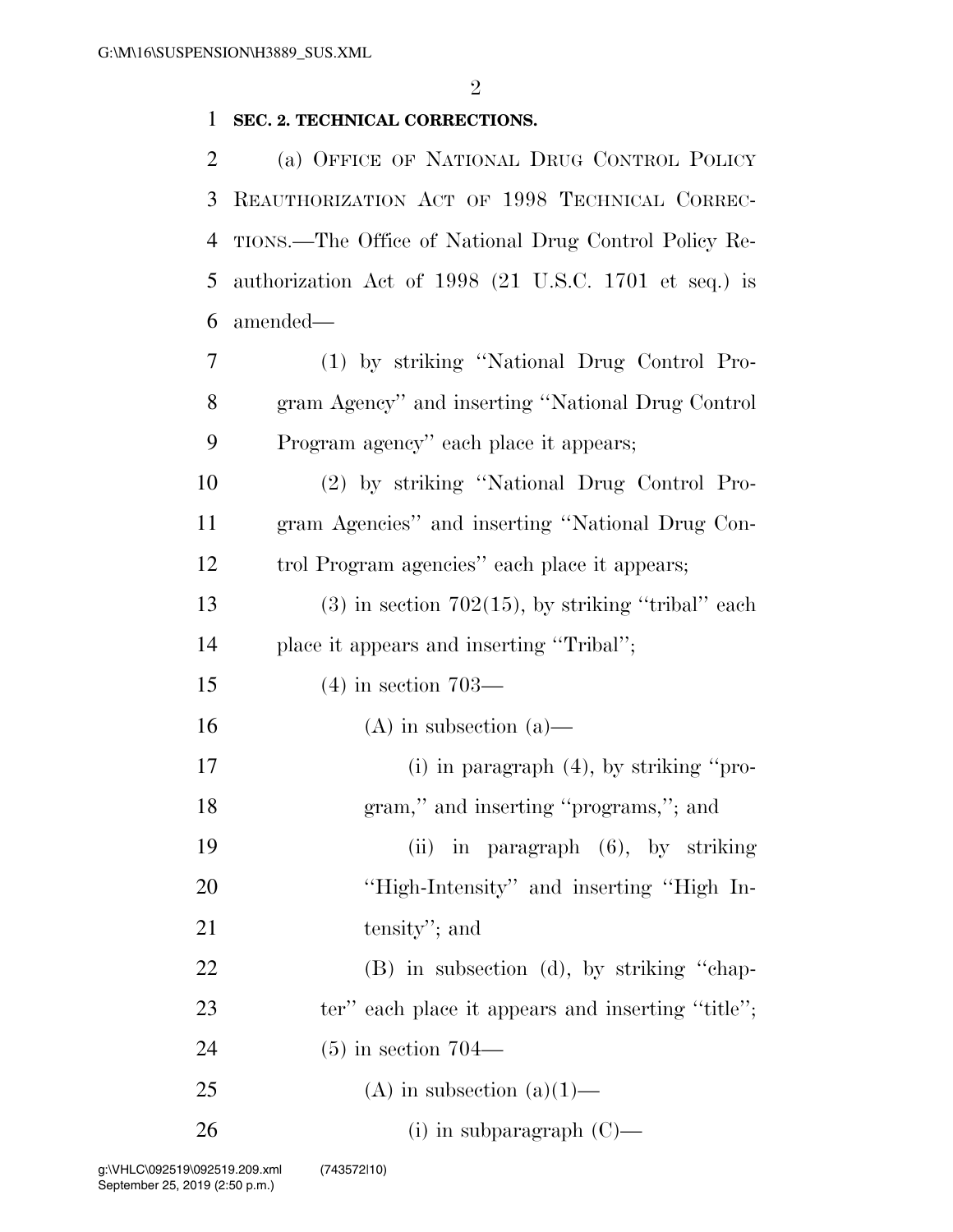| $\mathbf{1}$   | $(I)$ in clause (i), by striking "sec-           |
|----------------|--------------------------------------------------|
| $\overline{2}$ | tion $704(c)(4)$ " and inserting "sub-           |
| 3              | section $(e)(5)$ "; and                          |
| $\overline{4}$ | $(II)$ in clause $(iv)$ , by striking            |
| 5              | "section $704(j)$ " and inserting "sub-          |
| 6              | section $(j)$ "; and                             |
| 7              | (ii) in subparagraph $(D)$ —                     |
| 8              | (I) by striking "The Director"                   |
| 9              | shall determine whether the coordi-              |
| 10             | nator position is a noncareer" and in-           |
| 11             | serting "For purposes of carrying out            |
| 12             | the previous sentence, the Director              |
| 13             | shall designate or appoint an"; and              |
| 14             | (II) by striking "a career" and                  |
| 15             | inserting "an";                                  |
| 16             | (B) in subsection (b) $(21)(A)(iii)$ , by strik- |
| 17             | ing "chapter" and inserting "title";             |
| 18             | $(C)$ in subsection $(e)$ —                      |
| 19             | (i) in paragraph $(2)(A)(ii)$ , by striking      |
| 20             | "fo" and inserting "of";                         |
| 21             | (ii) in paragraph $(3)(E)(ii)$ —                 |
| 22             | $(I)$ in subclause $(I)$ , by striking           |
| 23             | "subparagraph $(A)$ " and inserting              |
| 24             | "clause $(i)$ "; and                             |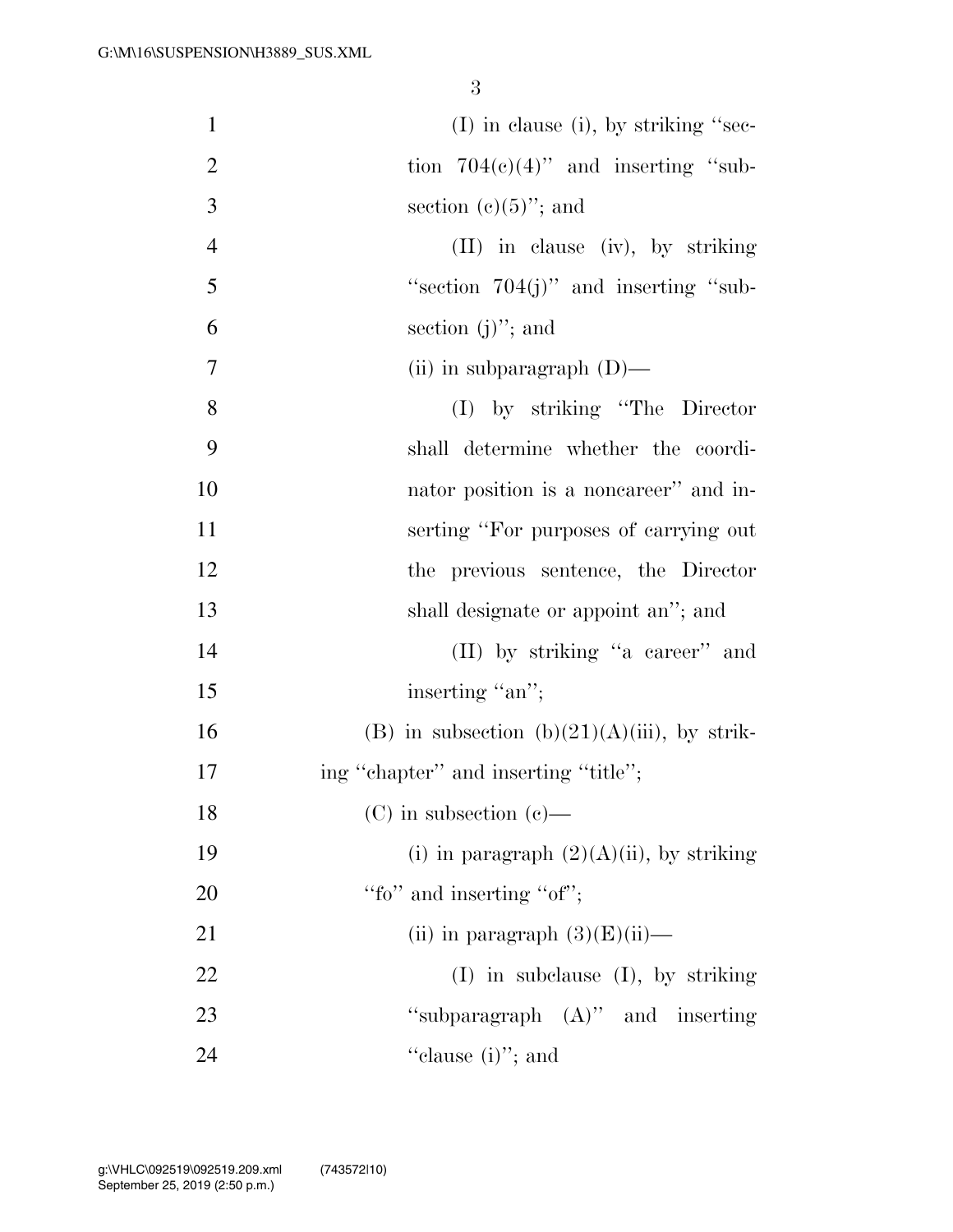| $\mathbf{1}$   | $(II)$ in subclause $(II)$ , by striking        |
|----------------|-------------------------------------------------|
| $\overline{2}$ | "clause (i)" and inserting "subclause"          |
| 3              | $(I)$ "; and                                    |
| $\overline{4}$ | (iii) in paragraph $(5)(B)$ —                   |
| 5              | $(I)$ by striking "The Director"                |
| 6              | shall determine whether the coordi-             |
| $\tau$         | nator position is a noncareer" and in-          |
| 8              | serting "For purposes of carrying out           |
| 9              | subparagraph $(A)$ , the Director shall         |
| 10             | designate or appoint an"; and                   |
| 11             | (II) by striking "a career" and                 |
| 12             | inserting "an";                                 |
| 13             | (D) in subsection $(d)$ —                       |
| 14             | $(i)$ paragraph $(8)$ —                         |
| 15             | (I) in subparagraph $(E)$ —                     |
| 16             | (aa) in clause (iii), by mov-                   |
| 17             | subclauses $(I)$ through $(V)$<br>ing           |
| 18             | two ems to the left so that the                 |
| 19             | left margin of such clause is                   |
| 20             | aligned with the margin of clause               |
| 21             | (iii);                                          |
| 22             | (bb) by moving clause (iii)                     |
| 23             | two ems to the left so that the                 |
| 24             | left<br>margin of such clause<br>$\overline{1}$ |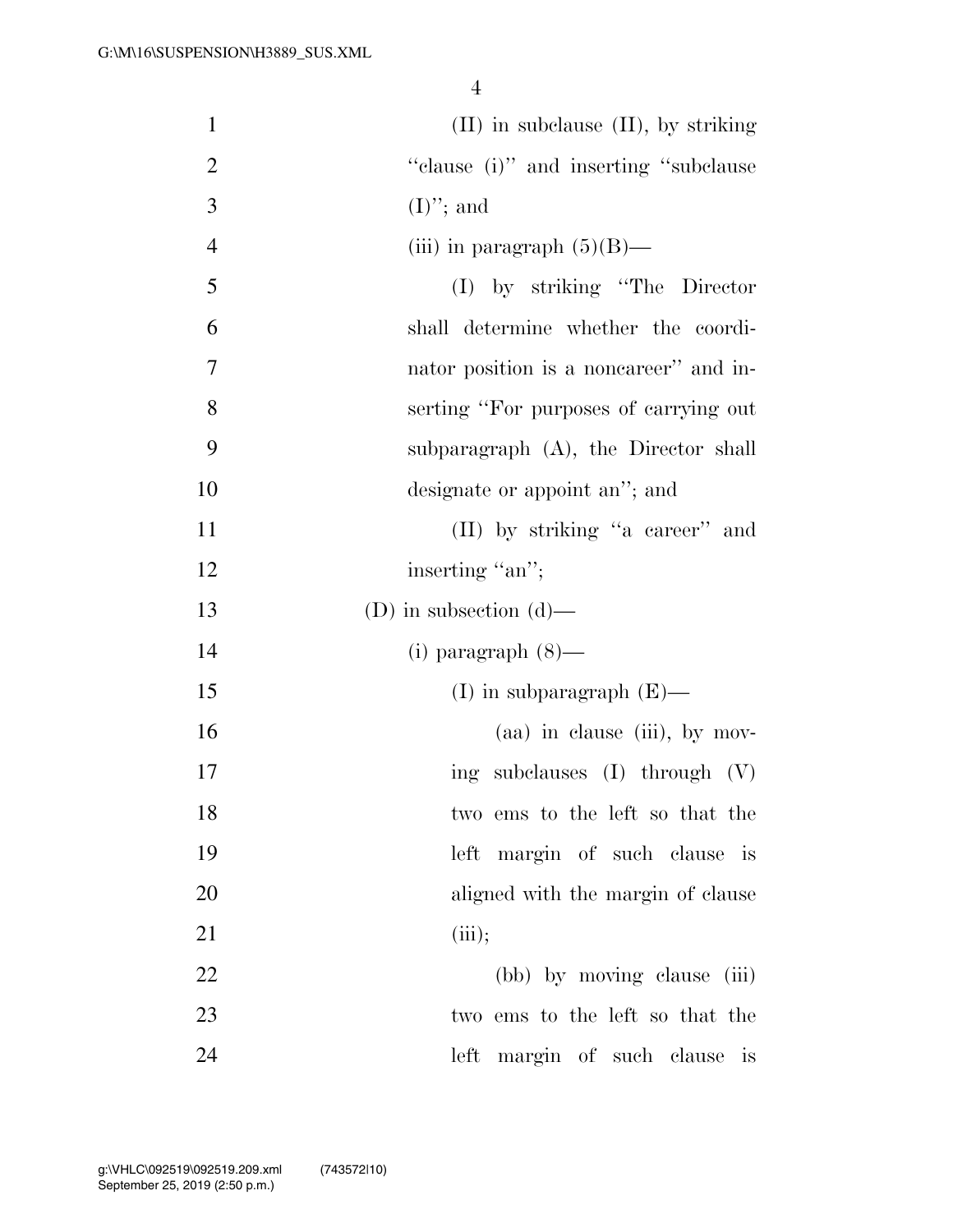| $\mathbf{1}$   | aligned with the margin of sub-                |
|----------------|------------------------------------------------|
| $\overline{2}$ | paragraph $(E)$ ; and                          |
| 3              | (cc) by redesignating clause                   |
| $\overline{4}$ | (iii) as subparagraph $(F)$ ; and              |
| 5              | $(II)$ in subparagraph $(F)$ , as so           |
| 6              | redesignated—                                  |
| $\overline{7}$ | (aa) by redesignating sub-                     |
| 8              | clauses $(I)$ through $(V)$ as clauses         |
| 9              | (i) through (v), respectively; and             |
| 10             | $(bb)$ in clause $(v)$ , as so re-             |
| 11             | designated, by striking the period             |
| 12             | at the end and inserting a semi-               |
| 13             | colon; and                                     |
| 14             | (ii) in paragraph $(9)$ , by striking "sec-    |
| 15             | tion $704(f)(5)$ ;" and inserting "subsection" |
| 16             | $(f)(5)$ ; and"; and                           |
| 17             | $(E)$ in subsection $(j)$ —                    |
| 18             | (i) by striking "The Director shall de-        |
| 19             | termine whether the coordinator position is    |
| 20             | a noncareer" and inserting "For purposes       |
| 21             | of carrying out the previous sentence, the     |
| 22             | Director shall designate or appoint an";       |
| 23             | (ii) by striking "a career" and insert-        |
| 24             | ing "an"; and                                  |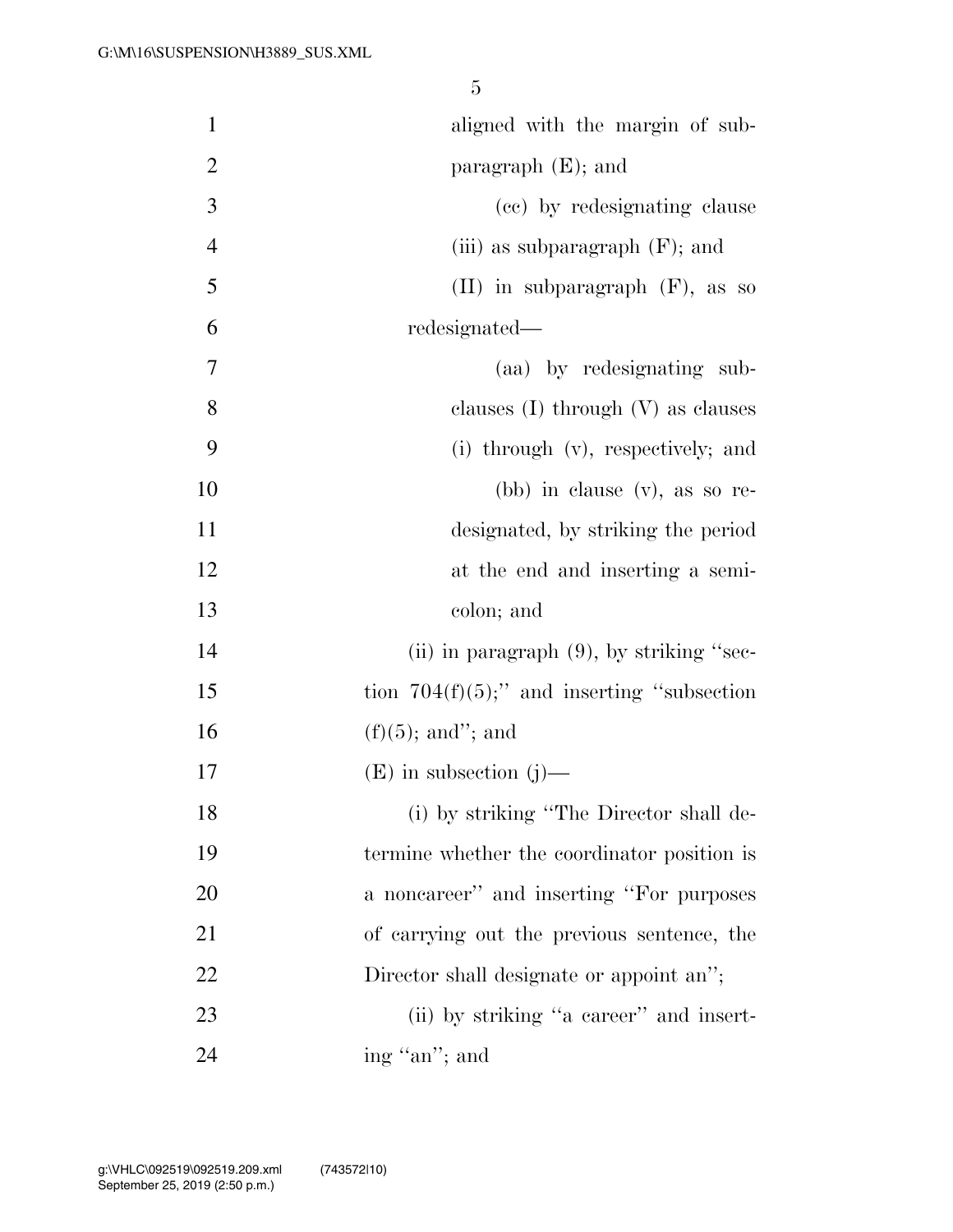| $\mathbf{1}$   | (iii) by inserting "section" before            |
|----------------|------------------------------------------------|
| $\overline{2}$ | " $706$ ";                                     |
| 3              | $(6)$ in section 705—                          |
| $\overline{4}$ | (A) in subsection $(d)(1)$ , by striking "that |
| 5              | every" and inserting "than every"; and         |
| 6              | $(B)$ in subsection $(f)$ —                    |
| 7              | $(i)$ in paragraph $(1)$ —                     |
| 8              | (I) in subparagraph $(A)(i)$ , by              |
| 9              | striking the semicolon at the end and          |
| 10             | inserting "; and"; and                         |
| 11             | (II) in subparagraph $(C)$ —                   |
| 12             | (aa) by inserting "that may                    |
| 13             | impede applicants" after "bar-                 |
| 14             | riers"; and                                    |
| 15             | (bb) by striking "impedi-                      |
| 16             | ments" and all that follows                    |
| 17             | through "agencies"; and                        |
| 18             | (ii) in paragraph $(2)$ , in the heading,      |
| 19             | by striking "DRUG CONTROL" and insert-         |
| 20             | ing "DRUG CONTROL PROGRAM";                    |
| 21             | in section $707(0)(2)(B)$ , by striking<br>(7) |
| 22             | " $802(33)$ " and inserting " $802(33)$ "; and |
| 23             | $(8)$ in section 709—                          |
| 24             | $(A)$ in subsection $(a)$ —                    |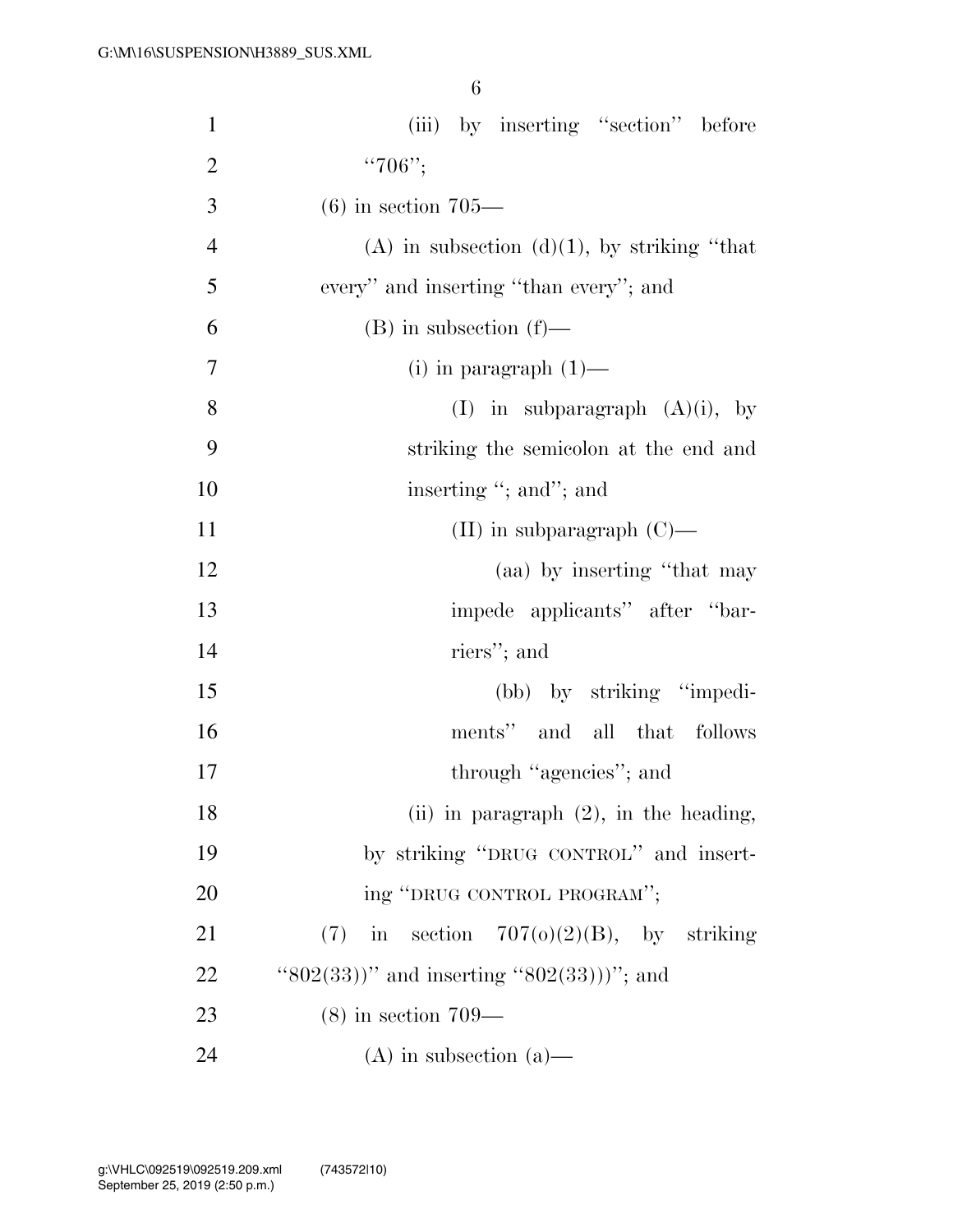| $\mathbf{1}$   | (i) in the heading, by inserting "AND                   |
|----------------|---------------------------------------------------------|
| 2              | CONTINUING" before "THREATS";                           |
| 3              | (ii) by striking "The Director shall                    |
| $\overline{4}$ | determine whether the coordinator position              |
| 5              | is a noncareer" and inserting "For pur-                 |
| 6              | poses of carrying out the previous sen-                 |
| 7              | tence, the Director shall designate or ap-              |
| 8              | point an"; and                                          |
| 9              | (iii) by striking "a career" and insert-                |
| 10             | ing "an";                                               |
| 11             | $(B)$ in subsection $(d)$ —                             |
| 12             | (i) in paragraph $(3)(F)$ , by striking                 |
| 13             | "response of" and inserting "response to";              |
| 14             | and                                                     |
| 15             | (ii) in paragraph $(4)(B)(iii)$ , by insert-            |
| 16             | ing "the" before "plan, where"; and                     |
| 17             | (C) in subsection $(f)(1)$ , by striking "sub-          |
| 18             | title" and inserting "subsection".                      |
| 19             | (b) REPEAL OF ANNUAL REPORT REQUIREMENT.—               |
| 20             | The Office of National Drug Control Policy Reauthoriza- |
| 21             | tion Act of 2006 (Public Law 109–469; 120 Stat. 3502)   |
| 22             | is amended—                                             |
| 23             | $(1)$ by repealing section 203; and                     |
| 24             | $(2)$ in section 1(c), in the table of contents, by     |
| 25             | striking the item relating to section 203.              |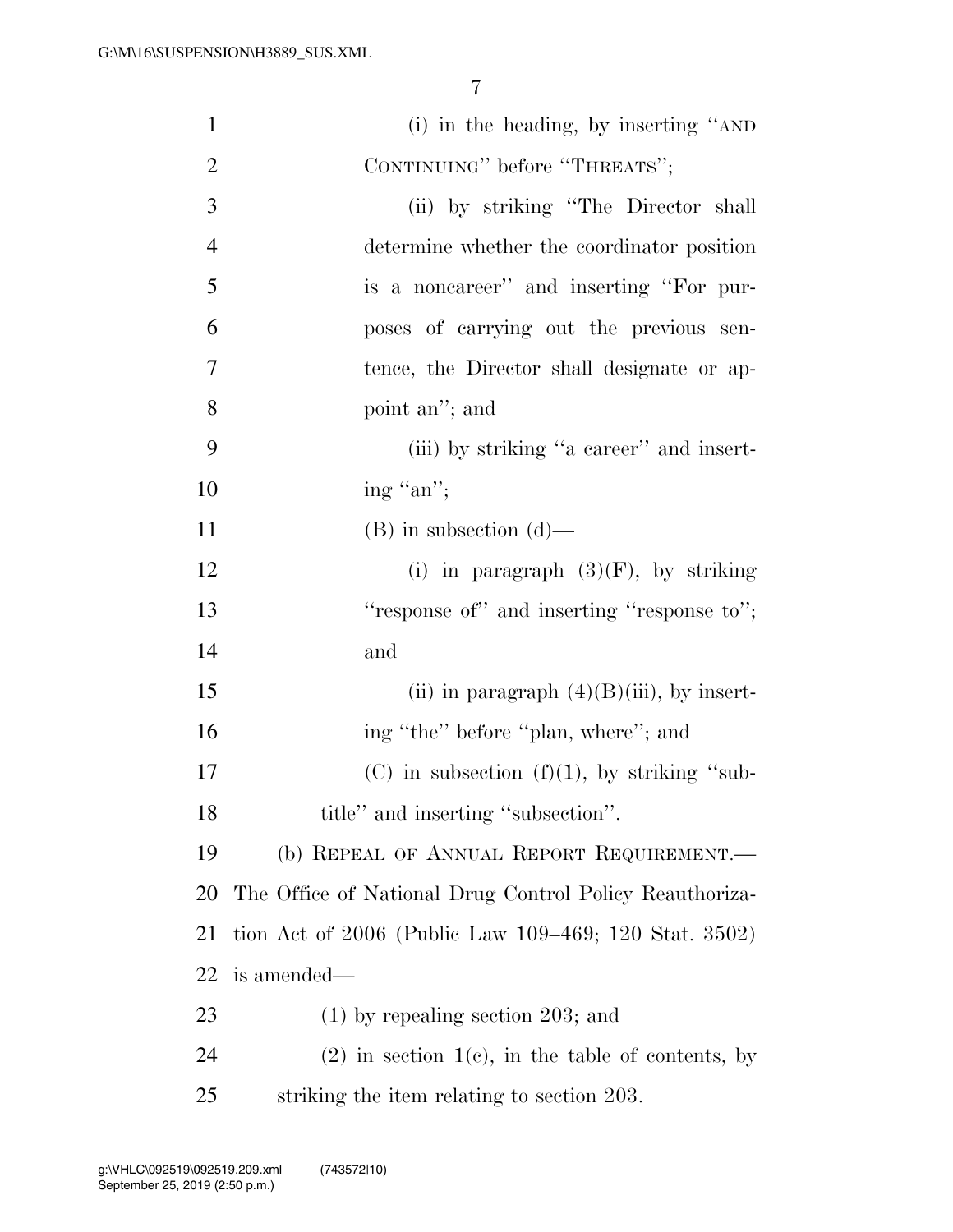| 1              | (c) TECHNICAL CORRECTION TO THE SUBSTANCE             |
|----------------|-------------------------------------------------------|
| 2              | ABUSE PREVENTION ACT OF 2018.—                        |
| 3              | (1) AMENDMENTS.—The Substance Abuse Pre-              |
| $\overline{4}$ | vention Act of 2018 (subtitle K of title VIII of Pub- |
| 5              | lic Law $115-271$ ) is amended—                       |
| 6              | $(A)$ in section 8203—                                |
| 7              | $(i)$ in subsection $(a)$ —                           |
| 8              | (I) in the heading, by striking                       |
| 9              | "NATIONAL NARCOTICS LEADERSHIP                        |
| 10             | ACT OF 1988" and inserting "ANTI-                     |
| 11             | DRUG ABUSE ACT OF 1988";                              |
| 12             | $(II)$ in paragraph $(1)$ , by striking               |
| 13             | "the National Narcotics Leadership"                   |
| 14             | Act of 1988" and inserting "subtitle"                 |
| 15             | A of title I of the Anti-Drug Abuse                   |
| 16             | Act of $1988$ ";                                      |
| 17             | $(III)$ by striking paragraph $(3)$ ;                 |
| 18             | (IV) by redesignating paragraph                       |
| 19             | $(4)$ as paragraph $(3)$ ; and                        |
| 20             | (V) in paragraph $(3)(A)$ , as so                     |
| 21             | redesignated, by striking "National"                  |
| 22             | Narcotics Leadership Act of 1988"                     |
| 23             | and inserting "Anti-Drug Abuse Act                    |
| 24             | of 1988";                                             |
| 25             | $(ii)$ in subsection $(b)$ —                          |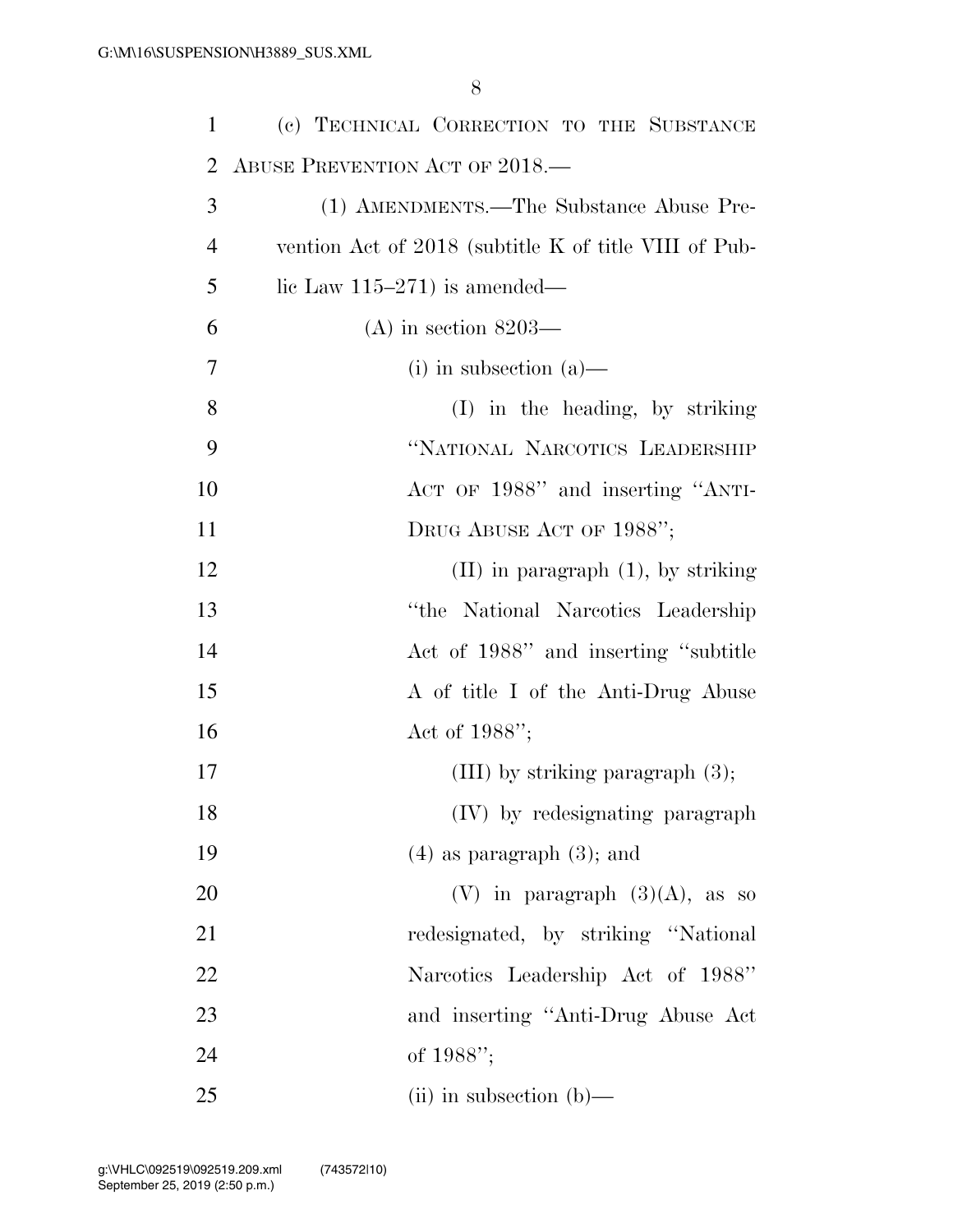| $\mathbf{1}$   | (I) in the heading, by striking           |
|----------------|-------------------------------------------|
| $\overline{2}$ | "NATIONAL NARCOTICS LEADERSHIP            |
| 3              | ACT OF 1988" and inserting "ANTI-         |
| $\overline{4}$ | DRUG ABUSE ACT OF 1988";                  |
| 5              | (II) in the matter preceding              |
| 6              | paragraph (1), by striking "National      |
| $\overline{7}$ | Narcotics Leadership Act of 1988"         |
| 8              | and inserting "Anti-Drug Abuse Act        |
| 9              | of $1988$ "; and                          |
| 10             | (III) in paragraph $(4)(B)$ , by          |
| 11             | striking "in section $1032(b)(1)(A)$ (21) |
| 12             | U.S.C. $1532(b)(1)(A)$ , by striking      |
| 13             | clause (iii) and inserting the fol-       |
| 14             | lowing" and inserting "by amending        |
| 15             | section $1032(b)(3)(D)$ (21 U.S.C.        |
| 16             | $1532(b)(3)(D)$ to read as follows";      |
| 17             | and                                       |
| 18             | (iii) in the quoted matter added by       |
| 19             | subsection $(b)(4)(B)$ —                  |
| 20             | $(I)$ in clause (iii), by moving sub-     |
| 21             | clauses $(I)$ and $(II)$ two ems to the   |
| 22             | left so that the left margins of such     |
| 23             | subclauses are aligned with the mar-      |
| 24             | gin of clause (iii);                      |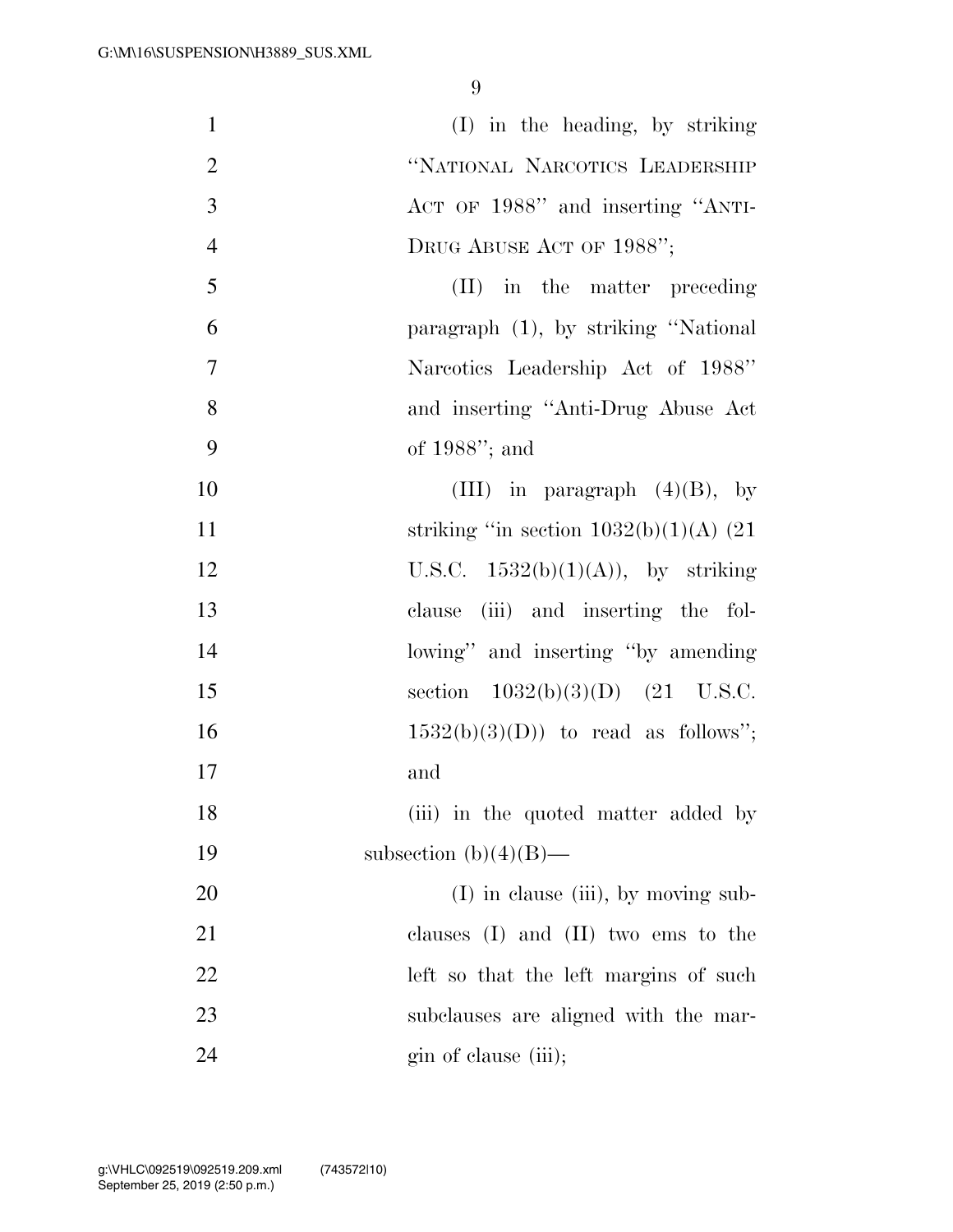| $\mathbf{1}$   | (II) by moving clause (iii) two              |
|----------------|----------------------------------------------|
| $\overline{2}$ | ems to the left so that the left margin      |
| $\mathfrak{Z}$ | of such clause is aligned with the           |
| $\overline{4}$ | margin of subparagraph (B) of sub-           |
| 5              | section $(b)(4);$                            |
| 6              | (III) by redesignating clause (iii)          |
| 7              | as subparagraph $(D)$ ; and                  |
| 8              | $(IV)$ in subparagraph $(D)$ , as so         |
| 9              | redesignated—                                |
| 10             | (aa) by redesignating sub-                   |
| 11             | clauses $(I)$ and $(II)$ as clauses $(i)$    |
| 12             | and (ii), respectively; and                  |
| 13             | $(bb)$ in clause (ii), as so re-             |
| 14             | designated, by striking "tears"              |
| 15             | and inserting "years"; and                   |
| 16             | $(B)$ in section 8221—                       |
| 17             | (i) in the quoted matter added by sub-       |
| 18             | section (a), by striking "SEC. 706. NA-      |
| 19             | TIONAL DRUG CONTROL STRATEGY.";              |
| 20             | and                                          |
| 21             | (ii) in subsection (a), by striking          |
| 22             | "amended to read as follows:" and insert-    |
| 23             | ing "amended—                                |
| 24             | $f'(1)$ by striking subsections (a) and (b); |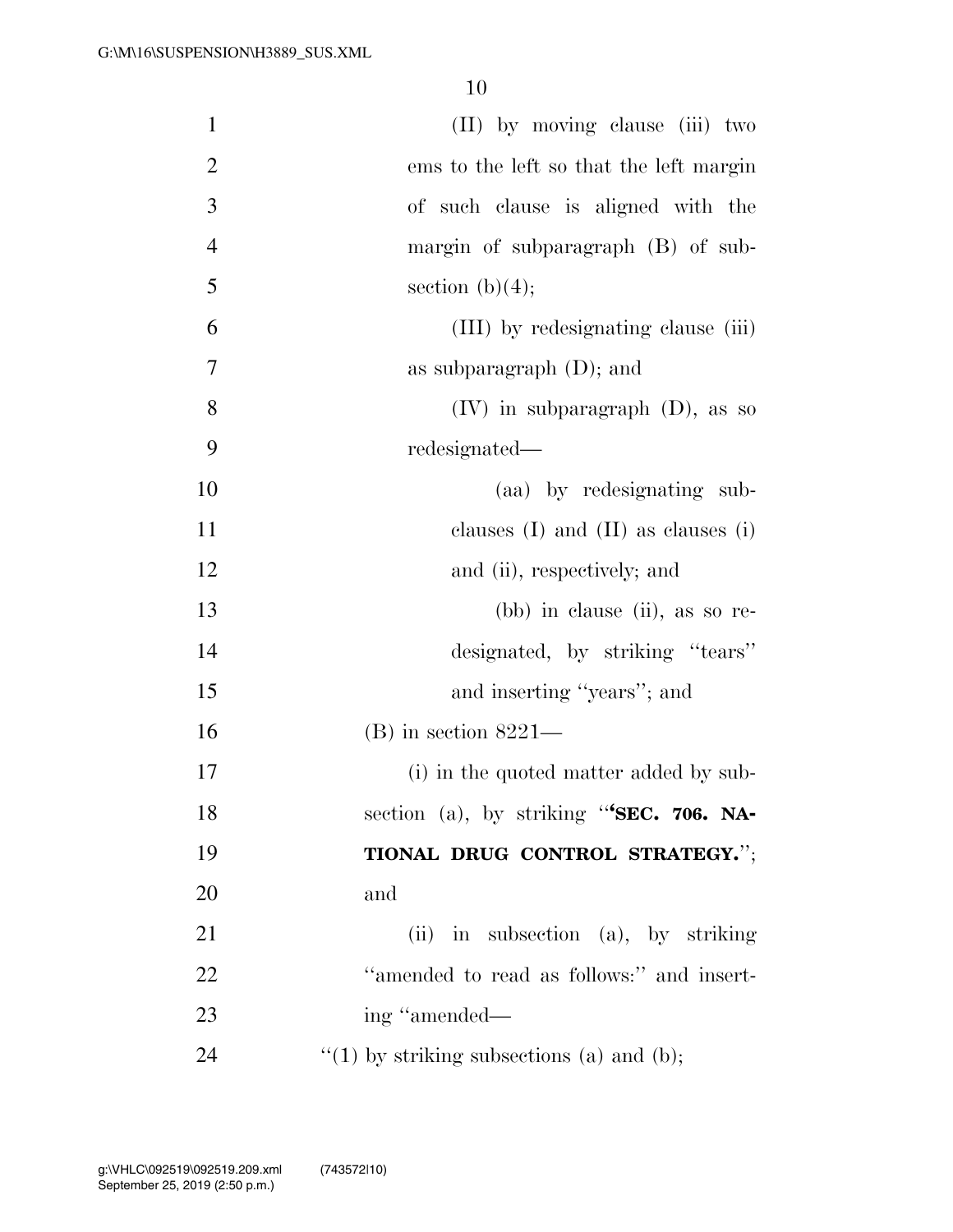| $\mathbf{1}$   | $\lq(2)$ by redesignating subsections (c) and (d) as   |
|----------------|--------------------------------------------------------|
| $\overline{2}$ | subsections (h) and (i), respectively; and             |
| 3              | $\lq(3)$ by inserting before subsection (h), as so     |
| $\overline{4}$ | redesignated, the following:".                         |
| 5              | (2) EFFECTIVE DATE.—The amendments made                |
| 6              | by this subsection shall take effect as if included in |
| 7              | the enactment of the Substance Abuse Prevention        |
| 8              | Act of 2018 (subtitle K of title VIII of Public Law    |
| 9              | $115 - 271$ .                                          |
| 10             | (3) MATCHING REQUIREMENT REVIVED<br><b>AND</b>         |
| <sup>11</sup>  | RESTORED.—Section $1032(b)(1)(A)(iii)$ of the Anti-    |
| 12             | Drug Abuse Act of 1988 (21 U.S.C. 1532(b)(1)(A))       |
| 13             | is revived and restored as if the amendment made       |
| 14             | by section $8203(b)(4)$ of the Substance Abuse Pre-    |
| 15             | vention Act of 2018 (subtitle K of title VIII of Pub-  |
| 16             | lic Law $115-271$ had never been enacted.              |
| 17             | (d) ADDITIONAL TECHNICAL CORRECTIONS TO THE            |
| 18             | OFFICE OF NATIONAL DRUG CONTROL POLICY REAU-           |
| 19             | THORIZATION ACT OF 1998.—Section 706 of the Office     |
| 20             | of National Drug Control Policy Reauthorization Act of |
| 21             | 1998 (21 U.S.C. 1701 et seq.) is amended—              |
| 22             | $(1)$ in subsection $(e)(1)(N)$ —                      |
| 23             | $(A)$ in clause (ii), by striking "Programs"           |
| 24             | and inserting "Program agencies"; and                  |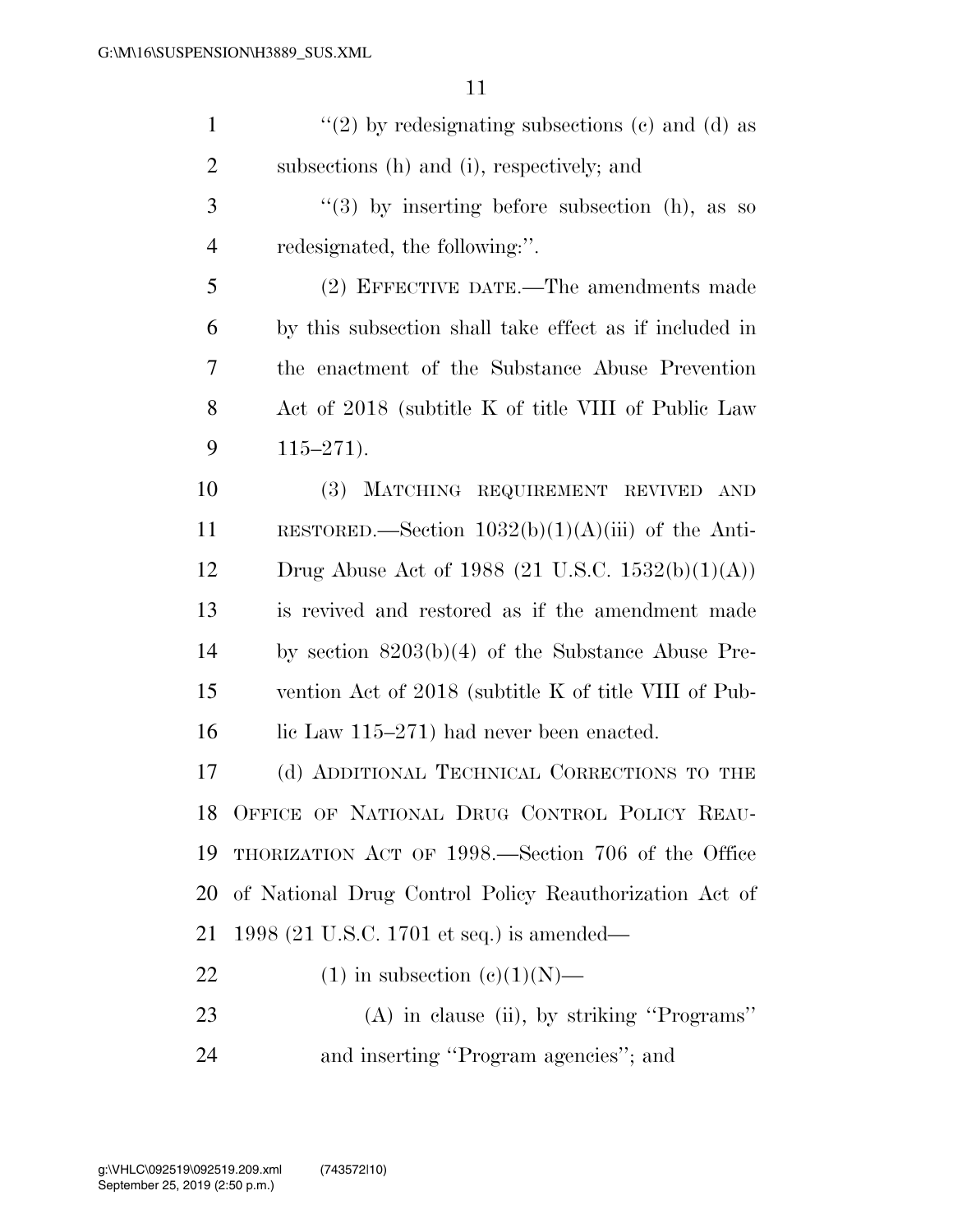| $\mathbf{1}$   | (B) in clause (iii), by striking "Agencies"             |
|----------------|---------------------------------------------------------|
| $\overline{2}$ | and inserting "Program agencies";                       |
| 3              | $(2)$ in subsection $(e)(2)$ , in the matter preceding  |
| $\overline{4}$ | subparagraph $(A)$ , by striking "paragraph $(1)$ " and |
| 5              | inserting "paragraph $(1)(M)$ ";                        |
| 6              | $(3)$ in subsection $(f)$ —                             |
| 7              | (A) in paragraph $(2)$ , by striking "office"           |
| 8              | and inserting "Office"; and                             |
| 9              | (B) in paragraph $(3)(A)(ii)$ —                         |
| 10             | (i) in subclause (III), by striking the                 |
| 11             | semicolon at the end and inserting ";                   |
| 12             | and"; and                                               |
| 13             | (ii) in subclause $(IV)$ , by striking the              |
| 14             | semicolon at the end and inserting a pe-                |
| 15             | riod; and                                               |
| 16             | $(4)$ in subsection $(g)(3)$ , in subparagraph $(B)$ ,  |
| 17             | by striking "chapter;" and inserting "title;".          |
| 18             | (e) ADMINISTRATION OF GRANT.—Section 4 of Pub-          |
| 19             | lic Law 107–82 (21 U.S.C. 1521 note) is amended—        |
| 20             | $(1)$ in subsection $(a)$ —                             |
| 21             | $(A)$ by striking "The Director" and insert-            |
| 22             | ing "Beginning in fiscal year 2020, the Direc-          |
| 23             | tor'; and                                               |
| 24             | (B) by striking ", using amounts author-                |
| 25             | ized to be appropriated by subsection $(d)$ ,"; and     |